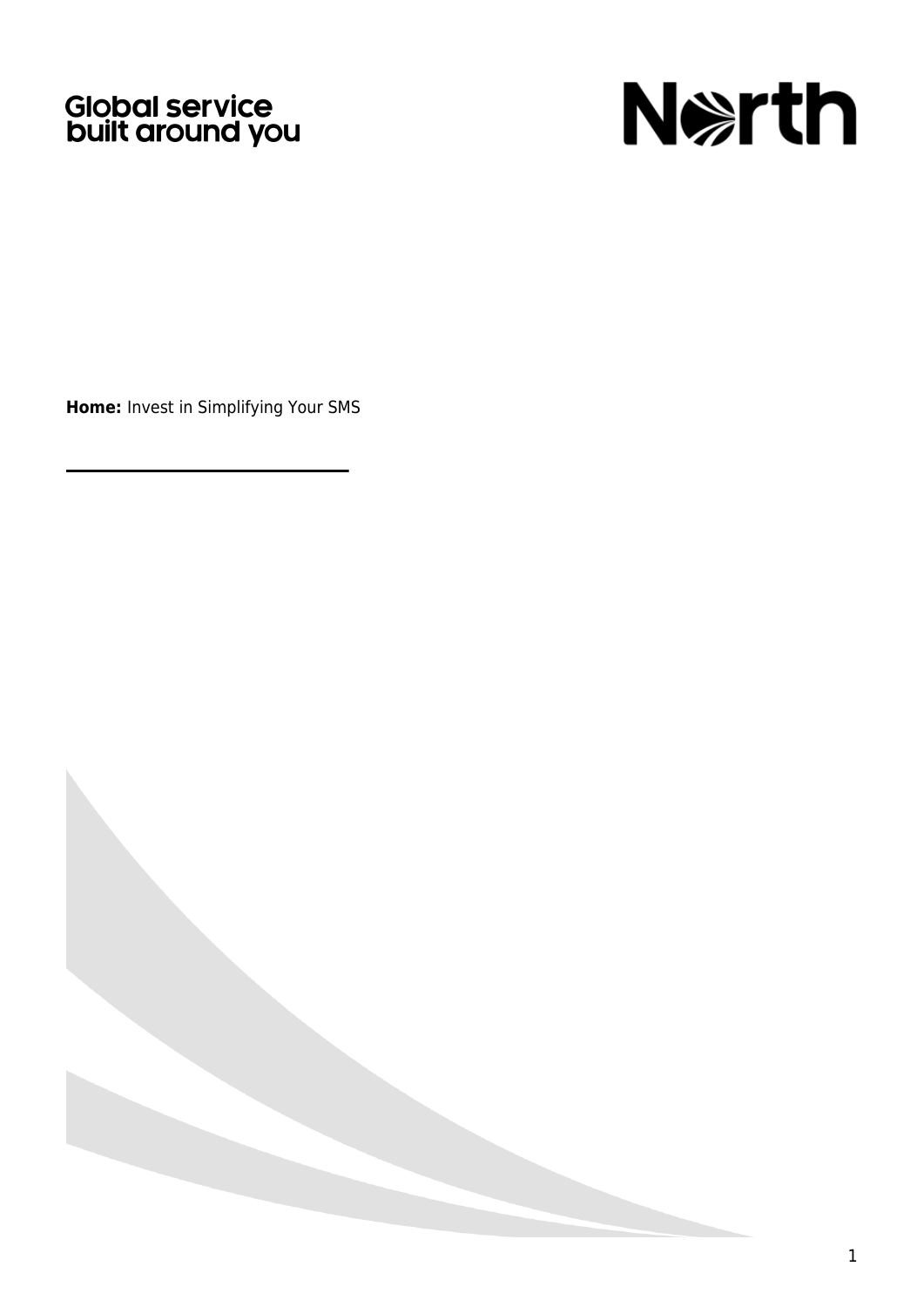The ISM Code provides an international standard for the safe management and operation of ships. Since its introduction over twenty years ago, its effectiveness in making shipping safer has been proven. The safety management system (SMS) is an integral part of this, so should we focus our efforts on making this more userfriendly?

Why should we worry about user-friendliness? Consider driving a car from A to B. In a typical journey you will likely pass many road signs, all of which provide valuable information to help keep you and others safe. What do you notice about these signs? They are clear, concise and don't need pages of text to explain the rule. This means anyone, regardless of their language, culture or mindset should be better able to understand what is required.

### **Losing focus**

In contrast, a vessel's safety management manuals could very well contain half a million words and be set out in a complex structure.

How did this happen? One explanation is that after an incident or the introduction of a new regulation, additional procedures and new text is often added without any thought to how it aligns with existing content. Also, additions may be made without removing old or contradictory content. Or the author includes detailed and prescriptive guidance, sacrificing clarity and conciseness.

This should be borne in mind when considering that a common finding in investigations following an incident is that someone "didn't follow procedures". The question must be asked "why?". Were procedures not followed because they were unclear, contradictory, or too difficult to find?

# **A mammoth task**

A ship's SMS may have been initially written many years ago and undergone regular updates over a long period of time with contributions by different people, all in different styles. In effect, The SMS becomes a bloated mishmash of content. It's potentially a mammoth task to review and re-write the safety management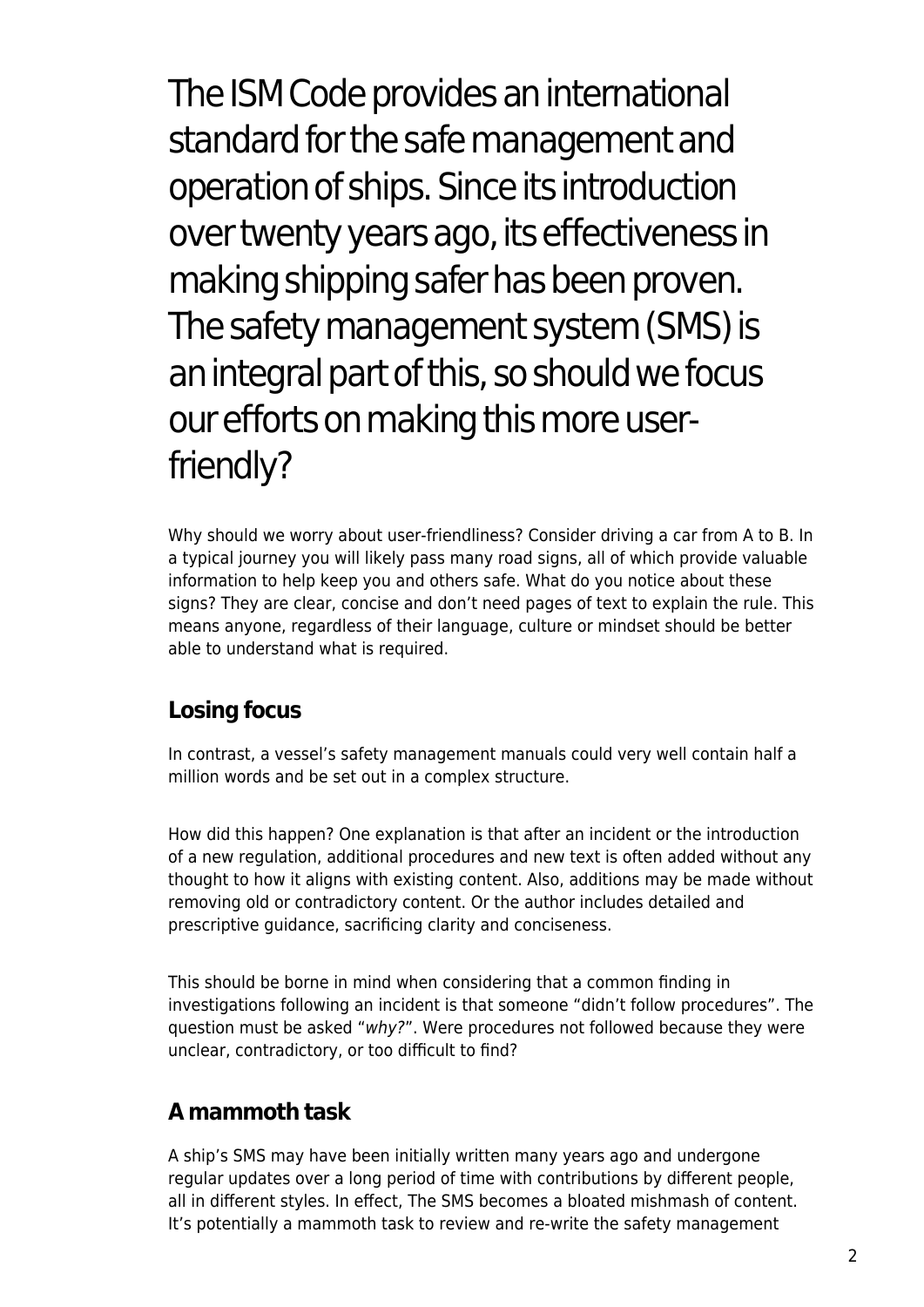manuals and something which DPA's and HSEQ staff may not have the time or experience to do.

# **The value of safety**

The UK Code of Safe Working Practices for Merchant Seafarers states that a safety management system and its associated documentation should contain clear and concise policies, procedures, and safety rules. Most seafarers would welcome improvements to the SMS for their vessel; not only will it positively impact safe working practices on board, it sends a message that the company's senior management cares about safety.



### **Applying change to break the cycle of complexity**

Why do some companies simplify and improve their SMS whilst others continue adding complexity? Most companies recognise the importance of a simpler SMS, but not so many are taking the next step and making the change.

We spoke to Terje Lovoy, the founder of the Lovoy Corporation which specializes in reducing large volumes of complex text into a clear and usable format. We asked Terje to summarise the methods they use and what challenges they commonly see.

### **Simplifying Safety Management Systems – the Lovoy Method**

"Our techniques do not require new software or equipment. We train people how to use the tools they already own to present the information in the clearest manner without losing valuable content."

"The biggest problem is the SMS structure. Before the writers start 'washing' the text, we make them look at the bigger picture. We help them re-structure the SMS to be more operational, practical and at the same time better comply with codes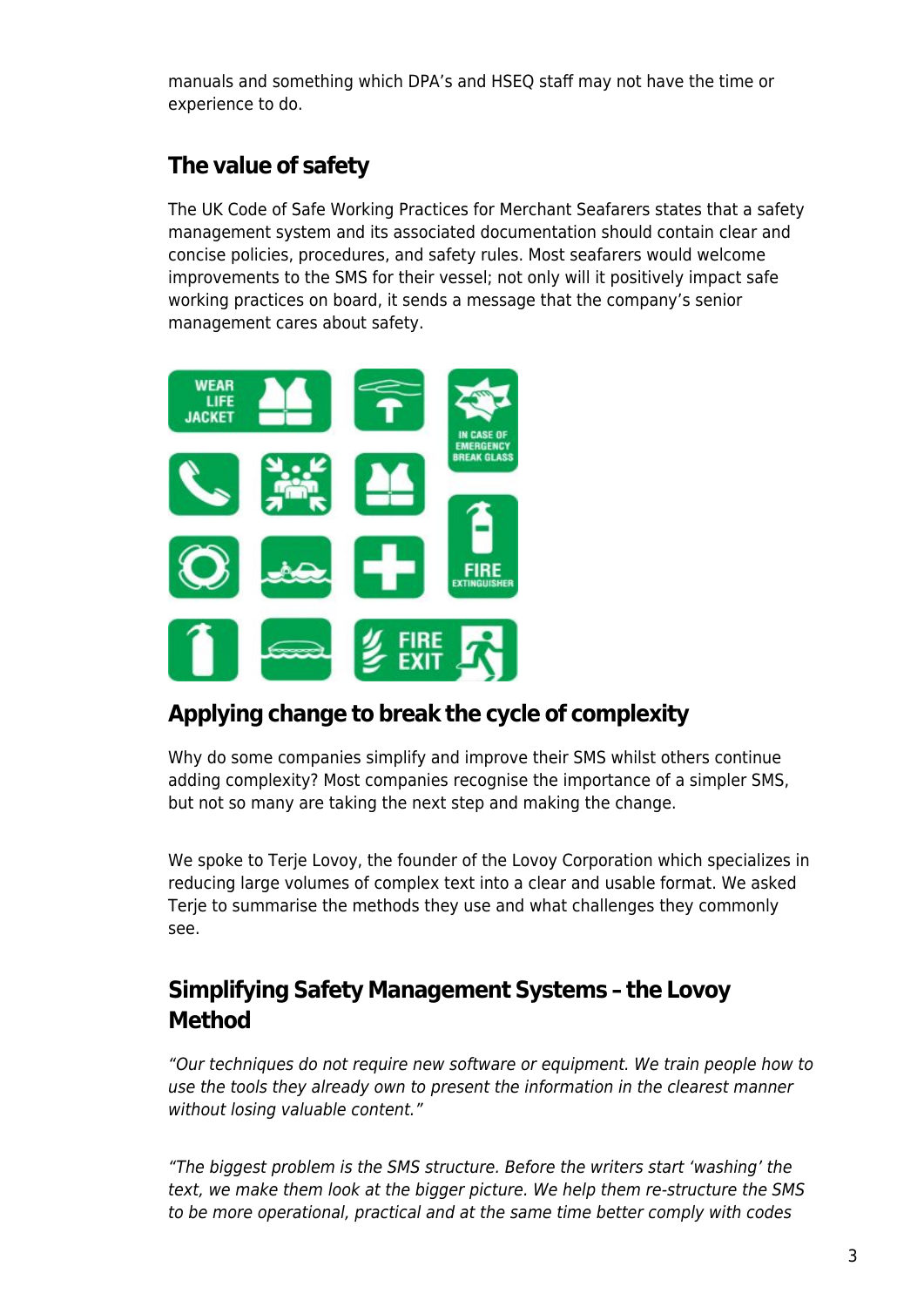and guidance."

"We mitigate the risk of writers trying to simplify their SMS by over-simplifying or using fragmented text which may be shorter but no easier to understand."





#### **Investment in simplification**

Lovoy explains that telling a DPA or HSEQ Manager to simplify their SMS is like preaching to the converted. They understand the problem and the potential for improvements all too well.

The primary challenge is presenting the case for change to the company's senior management. Some present a strong case by explaining the work involved to simplify in the important areas. There may be concerns on the resources required to effect change, but perhaps this should be viewed as an investment for several vessels over many years and not just a one-off purchase.

At North we see the importance of tackling this head on. Anything which makes systems and procedures easier for the crew to understand and comply with will have a positive impact on safety.

#### **Find out more**

See our Safety Management 2.0 loss prevention initiative [here](https://www.nepia.com/topics/safety-management-2-0/).

Terje Lovoy explains more about simplifying safety management system is our earlier article which can be read [here](https://www.nepia.com/articles/simplifying-safety-management-systems/).